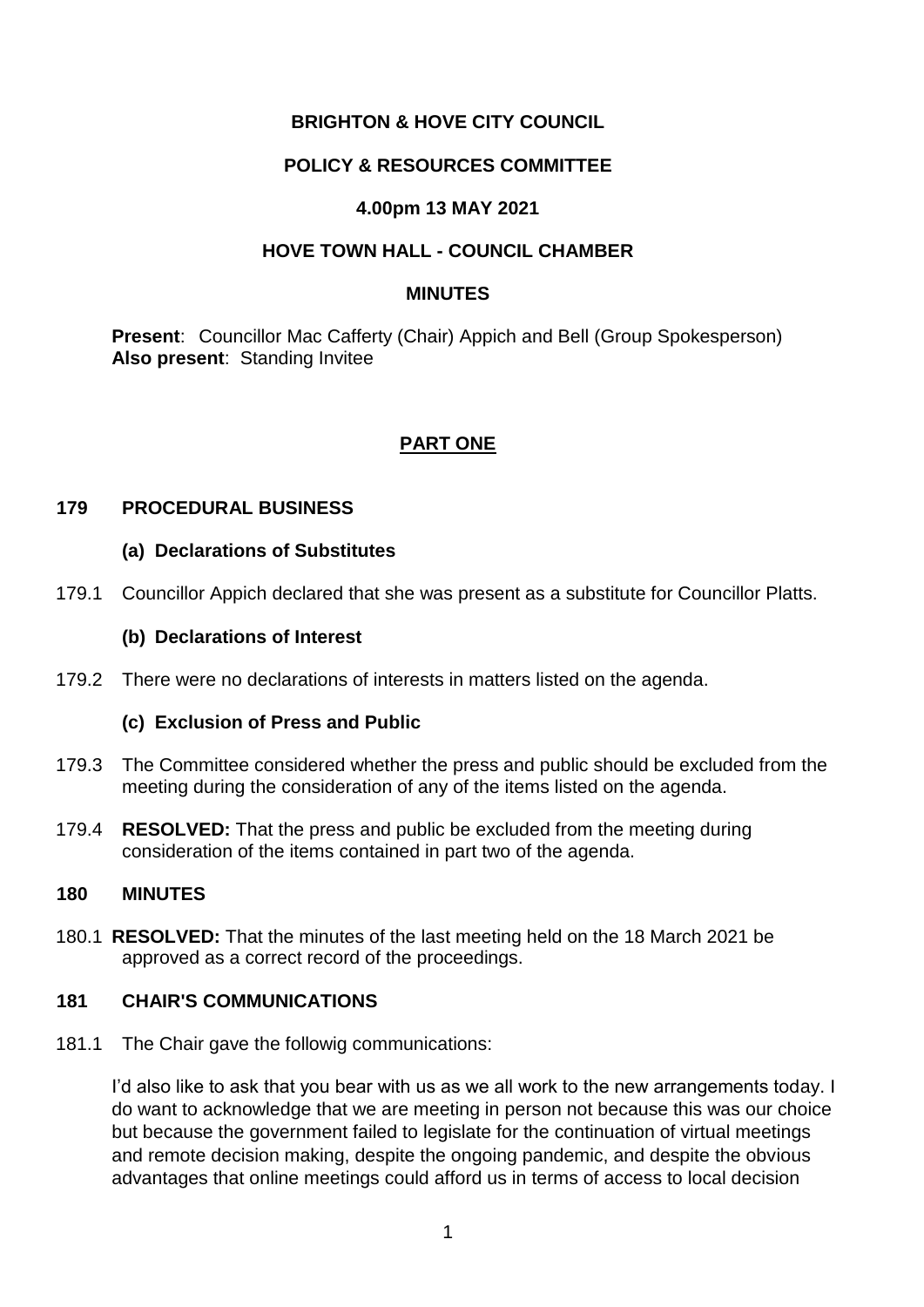making.

I've said before that while I'm of course glad to see many colleagues in person I consider this a retrograde and unfortunate step, and am here in protest; given that we remain convinced of the need to minimise Covid risk. Just weeks ago this meeting could have been held virtually, the only difference being that the government failed to extend the legislation to allow this to continue. So in a matter of weeks, the capacity for all councillors to make decisions in a virtual meeting has gone from lawful to unlawful.

Of course this means that for a limited time period we have had to adapt our meeting format in order to allow both in person decision making but also to minimise covid risk and adhere to the highest public health standards in order to protect both councillors, staff and members of the press and public from risk. This new arrangement means of course that many of our colleagues cannot be here today in person. We are now in the perverse situation where government legislation means that this committee is less democratic than it was during lockdown. It is our wish that looking ahead, we will be able to once again have full attendance when it is safe and in line with public health guidance.

We take public health and the health and safety of all working for the council extremely seriously and so can I state that I am also extremely grateful to colleagues and council staff for all they have done to make today as safe as possible and for everyone's continued efforts to drive down Covid-19 infections and minimise risk

This need is front and centre in my mind as public health teams and I continue to watch news about the variant common in India spreading in the UK. While we await the outcome of studies on what this variant means I am keen that we are prepared locally for any turn of events that may result. And while a variant of concern means increased testing is available to local areas to contain spread in tandem with contact tracing, this is another reminder that the pandemic is sadly far from over. Vaccination remains our strongest defence against the pandemic and this is why our work continues with the NHS locally to roll out community vaccinations in neighbourhoods across the city. This is to ensure as many residents as possible get vaccinated as quickly as possible in the areas where there has been least take up. Our focus continues on the issues affecting the city including Covid-19 and the continued opening up of the city so we can put our best foot forward.

Last week we teamed up with the Business Innovation District to 'brighten up' empty shops with art installations. This Sunday, Surfers Against Sewage are tidying our beaches with their Million Miles Beach Clean and I'd encourage you to get involved if you can. It starts at 10am at the Peace Statue.

Campaigns to support the local community in Moulsecoomb are still ongoing. On Saturday, there will also be a march taking place from Moulsecoomb Primary at 10am. It is highlighting the forced academisation process taking place. We will continue to fight against academisation in our city and stand side by side with parents, children, staff and community campaigners against the takeover by Pioneer Academy. I'd encourage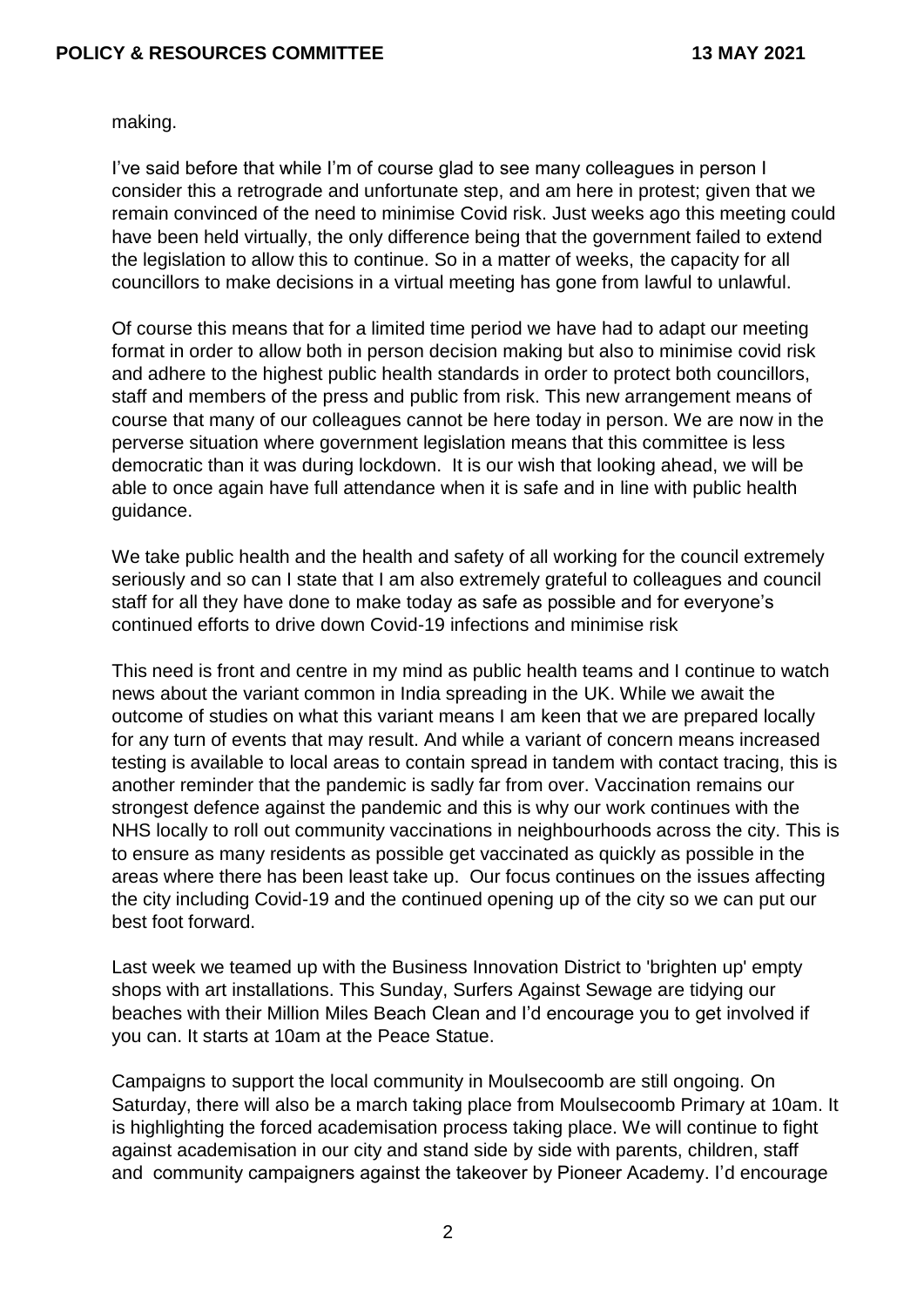you to join us and help add your voice.

I'd also like to take this opportunity to make people aware of events taking place this week for International Day against Homophobia, Biphobia and Transphobia. From noon on Monday 17 May - the council's LGBTQ Workers Forum is holding a LOUD and PROUD LGBTQ+ health walk from the Palace Pier to The Level, to be visibly LGBTQ+, to share safe, welcoming, empowering LGBTQ+ peer space.

There will be flags and fun music for the gentle walk along fully accessible, flat, level pedestrian paths through Valley Gardens, which is in full bloom with a superb show of spring flowers. There is also advice about how to participate in a Covid-19 safe way.Everyone LGBTQ+ and allies are welcome to join.

As a closing remark of course this week has seen elections across the country; and in by-elections in Brighton & Hove; and I look forward now to a new civic year with some new colleagues, especially our newest Green colleague councillor Zoe John. I'd like to thank everyone who participated in the elections despite the challenges of this year. Finally I'd like to wish our Muslim community in the city a happy Eid – I'm very aware that Covid-19 restrictions mean that sadly this will be a different Eid to most years but hope that everyone celebrating can still have a meaningful and enjoyable day, as we look forward to a future where it's easier to meet again in person.

## **182 CALL OVER**

- 182.1 The Head of Democratic Services confirmed that the following items had been reserved for discussion:
	- Item 186 Review of the Council's Constitution
	- Item 187 Council and Committee Meetings Post 6<sup>th</sup> May 2021
- 182.2 The Head of Democratic Services confirmed that Item 189, Part Two Minutes having not been called had therefore been approved.

## **183 PUBLIC INVOLVEMENT**

- 183.1 The Chair noted that one public question had been submitted and that there were no other public items and therefore invited Mr Kapp to join the meeting and put his question.
- 183.2 Mr Kapp thanked the Chair and asked if the council would devolve the ownership of the i360 to its democratically elected ground landlord, the Brighton West Pier Trust (BWPT) with a new franchise brief to proudly own and manage it as a viable public asset of the city, rescheduled to start repaying its £40m loan to the Council 4 years later, from June 2022 to 2044, by appointing a competent manager (like Luke Johnson) to market it as the biggest sundial in in the world, with an exhibition of the history of the measurement of time, as described on [www.i360sundial.org.uk?](http://www.i360sundial.org.uk/)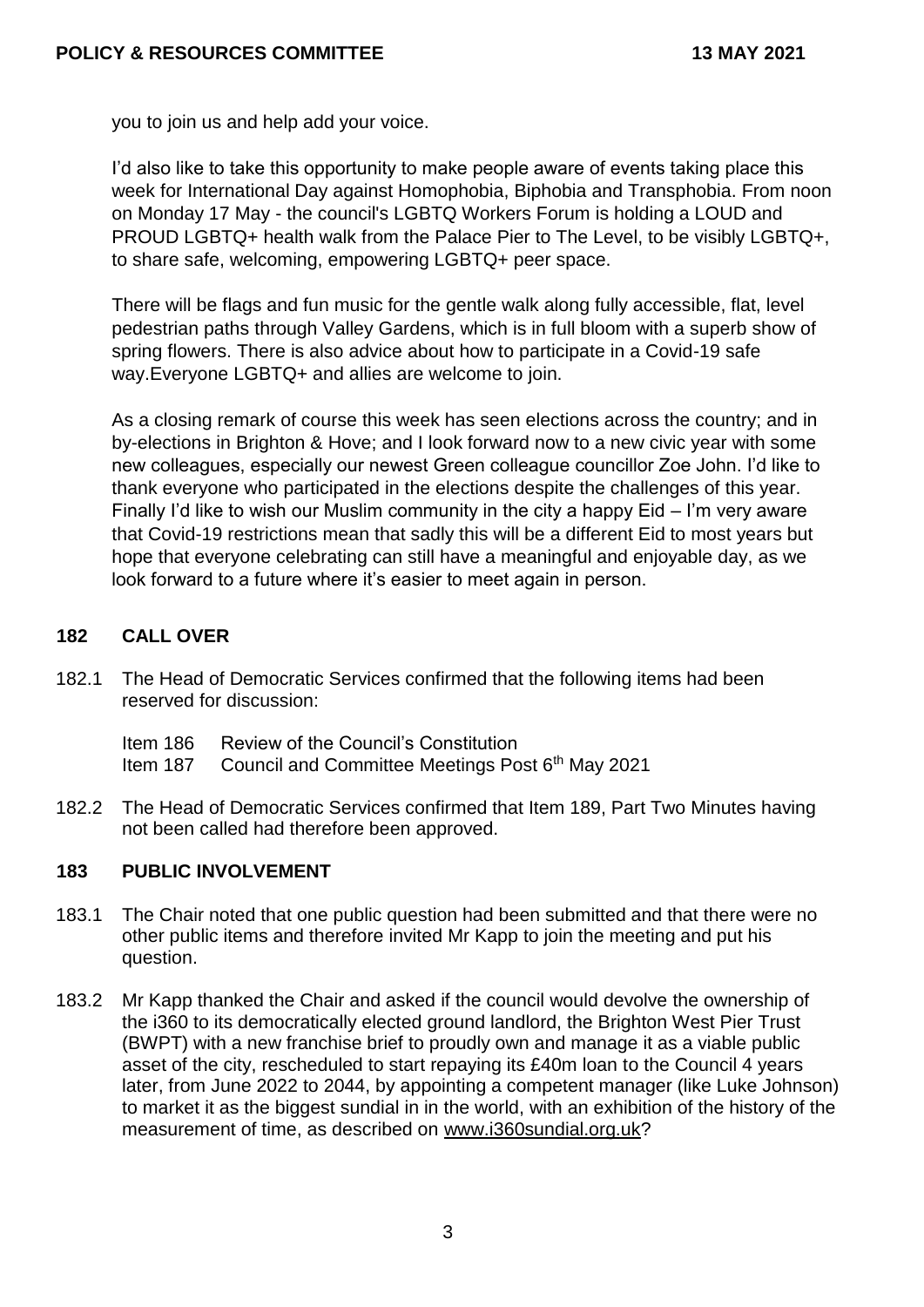### **POLICY & RESOURCES COMMITTEE 13 MAY 2021**

183.3 The Chair thanked Mr Kapp for his question and stated that The city council does not own the i360 and so cannot pass ownership on to anyone. The city council did loan money to the i360 and under the terms of that loan does have step in rights. However, as a number of previous reports to this committee have set out, the council is working with the existing management of the i360 to agree the principles of a loan restructure, as that is considered the most effective way to protect the council's investment. No element of the loan has been written off, it has only been deferred.

If it were considered that stepping in was the best way to protect the council's investment, then we would do that. However, in that event the future management of the attraction would need to be the thought about in detail and reported back to this committee. It could not just be devolved to any organisation or individual without due process.

- 183.4 Mr Kapp thanked the Chair and asked if the Council would be willing to take the model he had for display at the museum or at the site of the i360.
- 183.5 The Chair stated that the Council could not accept ownership of the model although he thanked Mr Kapp for the offer and stated that he could not confirm whether or not the owners of i360 would accept it and suggested that Mr Kapp contact them directly.

#### **184 ITEMS REFERRED FROM COUNCIL**

- 184.1 The Chair noted that one Notice of Motion concerning the Green Pride event had been referred from the last full Council meeting held on the 25 March 2021 for consideration.
- 184.2 The Chair noted that the motion requested that a report be brought to a future meeting of the committee and proposed that this should be actioned.
- 184.3 **RESOLVED:** That officers be requested to bring a report on the management of the Green Pride event to a future meeting of the committee.

## **185 MEMBER INVOLVEMENT**

185.1 The Chair noted that there were no items from Members for consideration at the meeting.

## **186 REVIEW OF THE COUNCIL'S CONSTITUTION**

- 186.1 The Executive Lead Officer for Strategy, Governance & Law introduced the report which detailed proposed changes to the Council's Constitution to be approved by the committee and full Council. He noted that the proposals had been considered by the cross-party Constitution Working Group and were being brought forward as part of the regular review of the constitution.
- 186.2 Members of the committee welcomed the report and thanked the officers for the work that had been undertaken and noted the proposed changes would improve the workings of the council. The committee also welcomed the intention to produce job descriptions for co-optees and to have a co-optee on the Environment, Transport & Sustainability Committee.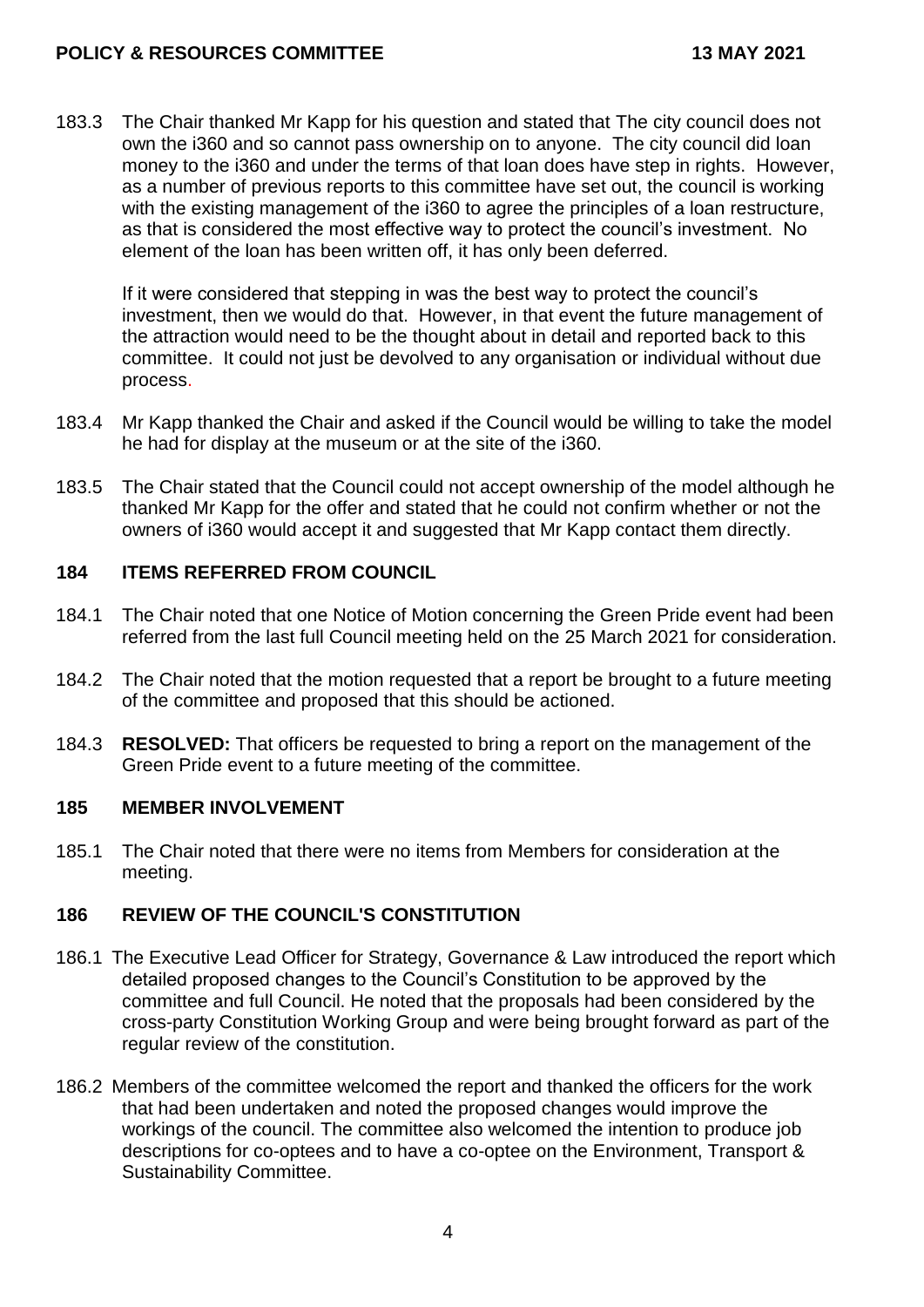186.3 The Chair noted the comments and put the recommendations to the vote which were carried.

## 186.4 **RESOLVED:**

- (1) That the full Council be recommended to approve the proposal to make changes to the Council's Procedure Rules in Part 3.2 of the Council's Constitution indicated in paragraphs 4.1 - 4.7 inclusive and Appendix 1;
- (2) That the proposals to make changes to the Council's Member Working Groups and Advisory Bodies in Part 4 of the Council's Constitution as set out in paragraphs 4.8 to 4.11 inclusive and Appendices 2 & 3 be approved;
- (3) That full Council be recommended to approve the appointment of a co-optee to represent the perspective of disabled people to Environment, Transport & Sustainability Committee and a representative from Parent Carers' Council (PaCC) to be co-opted onto the Children, Young People & Skills Committee, as outlined in paragraph 4.12 of the report;
- (4) That a report be brought to the next Committee meeting, addressing proposals for the payment of an allowance to those co-optees and standing invitees described in paragraph 4.13 of the report;
- (5) That the proposal to make changes to the Scheme of Delegations to Officers in Part 6 of the Council's Constitution as set out in paragraphs 4.14 to 4.15 inclusive and Appendix 4 of the report be approved;
- (6) That the full Council be recommended to approve the proposal to make changes to the rules on Petitions in Part 8.10 of the Council's Constitution as set out in paragraphs 4.16 to 4.18 inclusive and Appendix 5 of the report;
- (7) That full Council approves the proposed changes referred to in paras 2.1, 2.3 and 2.6 above and as set out in Appendices 1 and 5 to the report;
- (8) That the Chief Executive and Monitoring Officer be authorised to take all steps necessary or incidental to the implementation of the changes agreed by the Policy & Resources Committee and by Full Council, and that the Monitoring Officer be authorised to amend all parts of the Council's constitutional documents necessary to incorporate the changes, and to republish the Constitution; and
- (9) That the proposed changes come into force immediately following their approval by Policy & Resources Committee or adoption by Full Council, as appropriate.

## **187 COUNCIL AND COMMITTEE MEETINGS POST 6TH MAY 2021**

187.1 The Executive Lead Officer for Strategy, Governance & Law introduced the report which sought agreement to the proposed working arrangements for meetings of the Council, committees and other bodies after the  $6<sup>th</sup>$  May following the conclusion of the legislation enabling the arrangements for virtual meetings. He stated that the proposals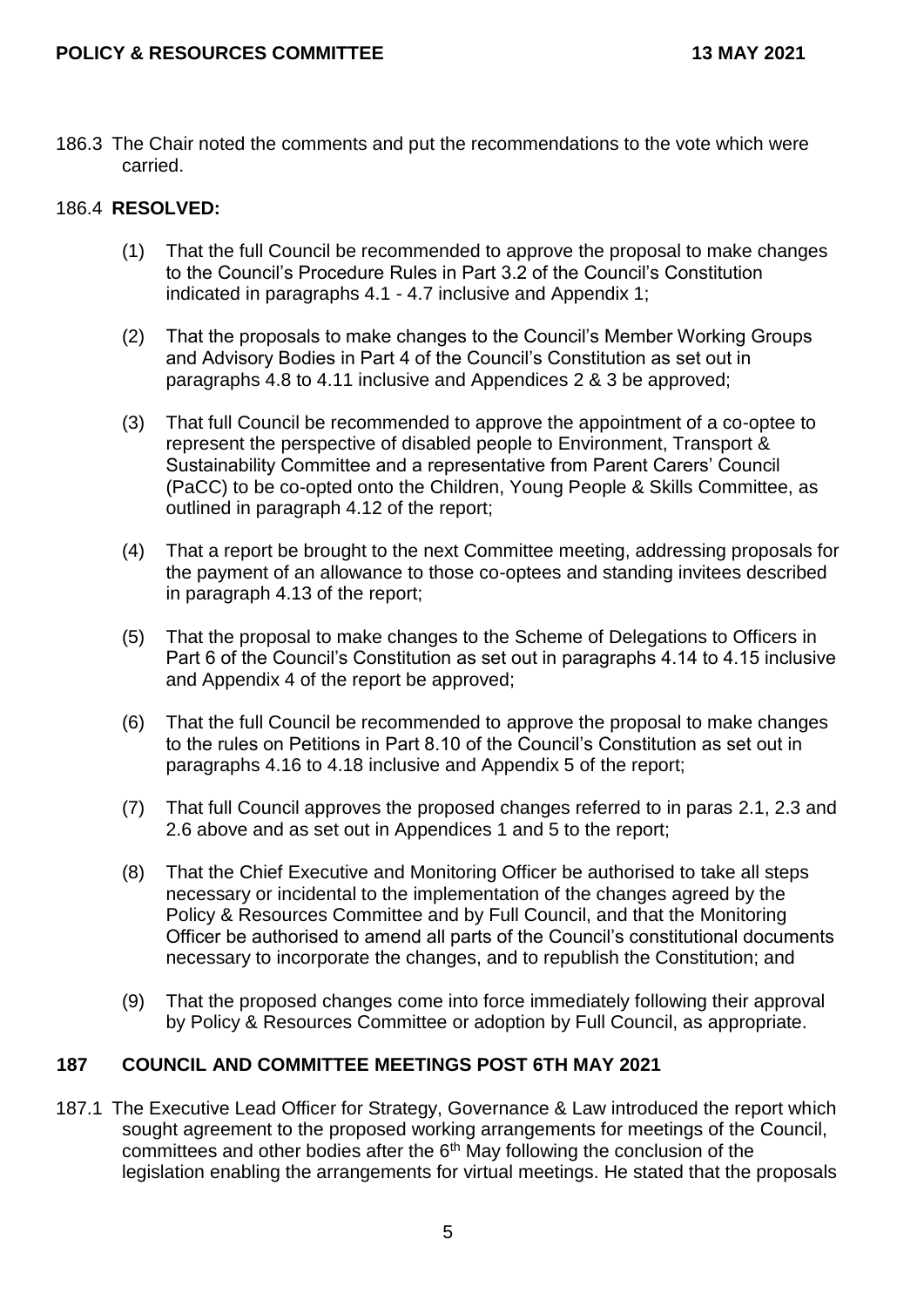would take the Council through to the end of July and a further review would then be undertaken to account for the Covid-19 roadmap set out by the government and arrangements in place at that time. He also noted that the actual legislation governing the holding of meetings may also be reviewed to enable virtual meetings to be held and this would then need to be considered for future meetings.

- 187.2 Members of the Committee welcomed the report and noted that the proposals to limit the attendance of councillors for Council and committee meetings was in line with health and safety recommendations and would be reviewed at the end of July. Members also thanked officers for enabling the virtual meetings to take place during the pandemic and noted that public engagement had been maintained and suggested that it had benefitted from the ability to join meetings virtually. It was hoped that the positive aspects of virtual meetings could be retained in the future.
- 187.3 Councillor Appich noted that the P&R Recovery Sub-Committee was listed as having all 5 Members in attendance for its meetings whilst the majority of committees would have 3 and queried whether this should be amended to maintain continuity.
- 187.4 The Executive Lead Officer stated that as it was only a five Member committee it had been felt that all the councillors could be accommodated. However, it the committee felt that it should only have 3 Members in attendance then that could be agreed.
- 187.5 Councillor Appich moved an amendment to reflect the need for the P&R Recovery Sub-Committee to only have 3 Members in attendance during the next committee cycle, which was formally seconded by the Chair and Councillor Bell.
- 187.6 The Chair put the amendment to the vote which was carried and then put the recommendations as amended to the vote which were carried.

## 187.7 **RESOLVED:**

- (1) That it be noted that the regulations under which the council currently holds virtual meetings came to an end on  $7<sup>th</sup>$  May 2021 and therefore there was a need to make different arrangements to comply with legal requirements;
- (2) That the public health considerations and the measures proposed to minimise risk to health be noted;
- (3) That the proposals set out in the protocol in Appendix 1 together with the supporting documents in Appendices 2 to 6 of the report as amended, be approved as a working arrangement to manage Council and Committee meetings during the time between 13 May and the end of July 2021;
- (4) That the enhanced delegations to Officers as set out in Appendix 1 and the flowchart in Appendix 2 to the report be agreed;
- (5) That Members authorise the Chief Executive and the Executive Officer for Strategy, Governance & Law to take such steps as are necessary to ensure that the arrangements for meetings are safe.